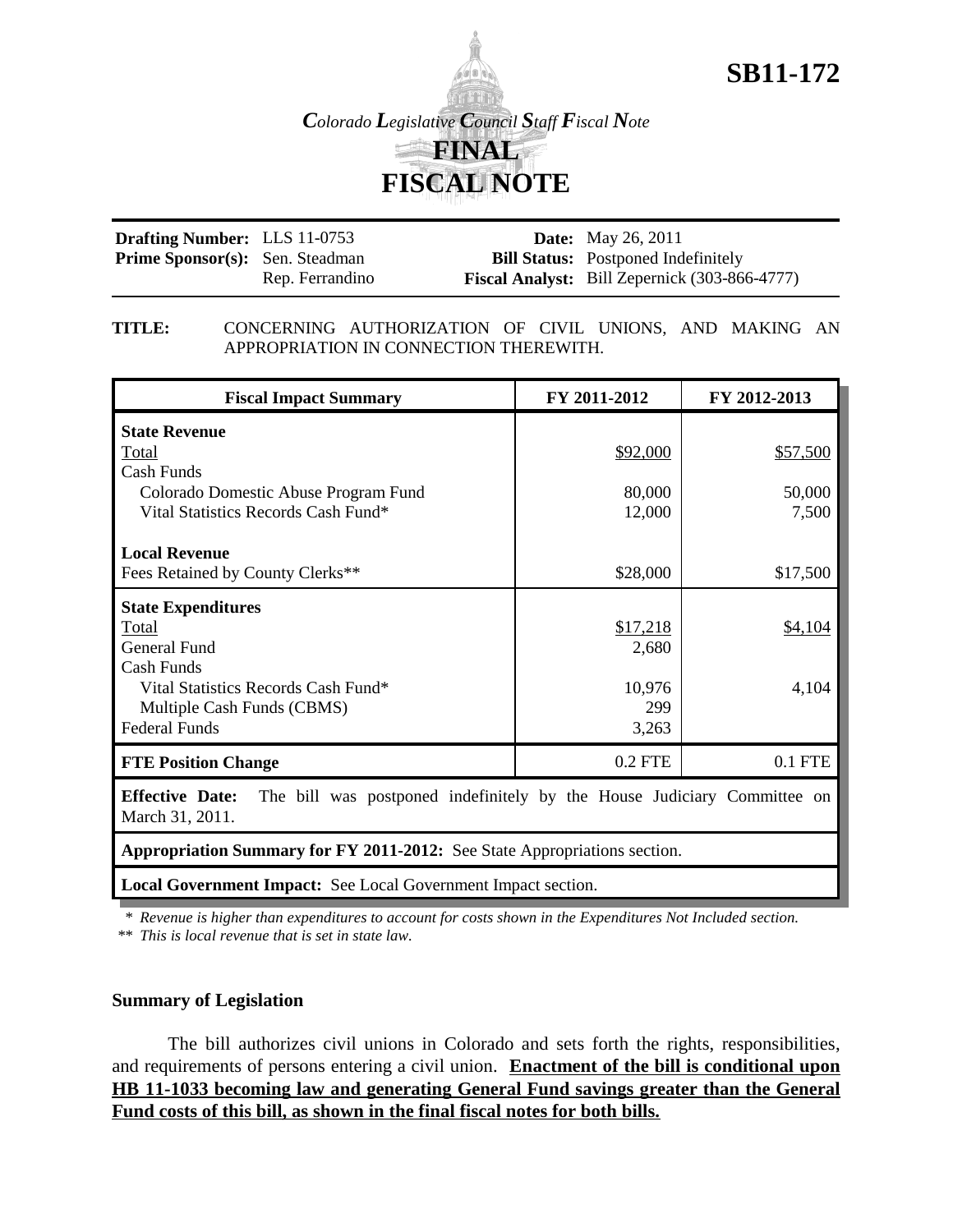Two persons, regardless of gender, who are not related by blood, are not married to or in a civil union with another person, and are over the age of 18 may enter into a civil union. The bill sets the fees and procedures to obtain a civil union license from a county clerk and to petition the court for the dissolution, invalidation, and legal separation of a civil union. The Department of Public Health and Environment (DPHE) is required to create all necessary forms for civil union licenses and certificates.

The bill grants persons in civil unions the same benefits, protections, and responsibilities under law as granted to spouses and specifies that persons in a civil union are covered under the statutory definitions of dependent, spouse, next of kin, family, immediate family, and other terms in law indicating a familial or spousal relationship. The bill applies the laws of domestic relations (i.e., divorce, child custody, property division, child support, etc.) to persons in civil unions.

The bill applies the benefits, protections, and responsibilities of spouses to parties to civil unions in several areas, including, among other things, estate law; workers' compensation benefits; torts and causes of action based on spousal status; probate law; adoption law; group benefit plans for state employees; Public Employees' Retirement Association (PERA) benefits; access to domestic abuse programs and protections; victim compensation; emergency medical care and visitation; visitation in correctional and other types of facilities; end-of-life care and other issues relating to medical care; access to life and health insurance policies as a dependent by a party to a civil union; and others. The bill also outlines the privileged relationship between persons in a civil union and rules for testimony and examination of persons in a civil union against the other person.

The bill specifies judicial jurisdiction over civil union cases and recognizes same-sex unions from other states as civil unions in Colorado, regardless of the name used for the relationship in the other state (marriage, domestic partnership, etc.). The Department of Revenue is required to convene a committee to examine issues related to the tax treatment of persons in civil unions and to make recommendations. Under the bill, persons in a civil union cannot file a joint state income tax return.

### **State Revenue**

**The bill is expected to increase state cash fund revenue by \$92,000 in FY 2011-12 and by \$57,500 in FY 2012-13.** This revenue is from fees paid by persons obtaining civil union licenses and is distributed to several funds and agencies. The fee for a civil union license is estimated to be \$30. Of this amount, \$27 is set in the bill and \$3 is assumed based on fees collected by DPHE for marriage licenses and allowed under the bill to support vital records operations at the state level. Based on this fee, it is assumed that \$7 will be retained by counties, \$3 will go to the Vital Statistics Records Cash Fund in the DPHE, and \$20 will go to the Colorado Domestic Abuse Program Fund in the Department of Human Services (DHS). Table 1 provides a breakdown of this revenue by fund and agency, and the section below discusses the fee impact and estimated number of civil unions.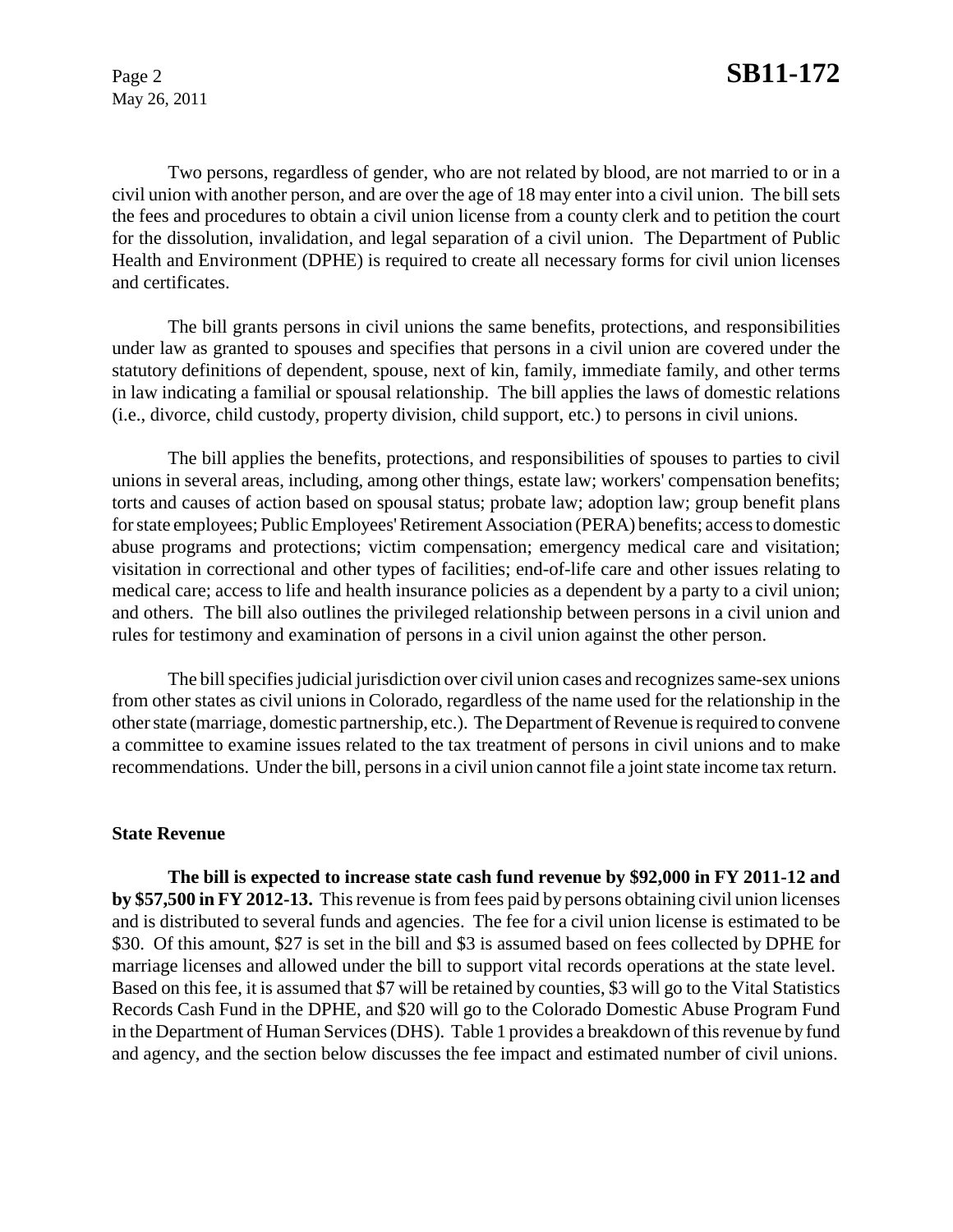*Fee impact on individuals and families.* Section 2-2-322, C.R.S., requires legislative service agency review of measures which create or increase any fee collected by a state agency. The fees created by this bill are discussed below.

*Civil union license fees.* As mentioned above, the total fee for a civil union license is expected to be \$30*.* The fiscal note assumes that **4,000 couples will enter a civil union in FY 2011-12 and 2,500 will enter a civil union in FY 2012-13**. The first-year total includes 3,000 same-sex couples and 1,000 opposite-sex couples, and the second-year amount includes 1,500 same-sex couples and 1,000 opposite-sex couples. The number of same-sex civil unions is based on the number of civil unions that have occurred in other states, adjusted by population. The number of opposite-sex civil unions represents people who would not have married otherwise. Based on the fee and population assumptions, Table 1 provided an overview of the fee impact from civil union licenses.

| Table 1. Fee Revenue under SB11-172        |                                  |                               |                      |
|--------------------------------------------|----------------------------------|-------------------------------|----------------------|
| <b>Fund / Agency</b>                       | <b>Number</b><br><b>Affected</b> | <b>Portion of</b><br>\$30 Fee | <b>Revenue</b>       |
| FY 2011-12                                 |                                  |                               |                      |
| Colorado Domestic Abuse Program Fund (DHS) |                                  | \$20                          | \$80,000             |
| Vital Statistics Records Cash Fund (DPHE)  | 4,000                            | 3                             | 12,000               |
| Fees Retained by County Clerks             |                                  | 7                             | 28,000               |
| <b>STATE TOTAL</b><br><b>LOCAL TOTAL</b>   | 4,000                            | \$23<br>\$7                   | \$92,000<br>\$28,000 |
| FY 2012-13                                 |                                  |                               |                      |
| Colorado Domestic Abuse Program Fund (DHS) |                                  | \$20                          | \$50,000             |
| Vital Statistics Records Cash Fund (DPHE)  | 2,500                            | 3                             | 7,500                |
| Fees Retained by County Clerks             |                                  | 7                             | 17,500               |
| <b>STATE TOTAL</b><br><b>LOCAL TOTAL</b>   | 2,500                            | \$23<br>\$7                   | \$57,500<br>\$17,500 |

*Court fees.* The bill also sets docket fees for filing petitions for dissolution of a civil union, declaration of invalidity of a civil union, legal separation, or declaratory judgement concerning the status of a civil union. In these types of cases, the petitioner is charged \$230 and the respondent is charged \$116. Revenue from these fees are distributed to various funds according to current law, including the Performance-based Collaborative Management Incentive Cash Fund, the Colorado Children's Trust Fund, the Judicial Stabilization Fund, the General Fund, and several others. Fee revenue for dissolution of civil unions and similar cases is not expected to be significant in the first several years after the bill is implemented. Also, it is unknown how many cases will result. Therefore, the exact amount of revenue and its distribution cannot be estimated.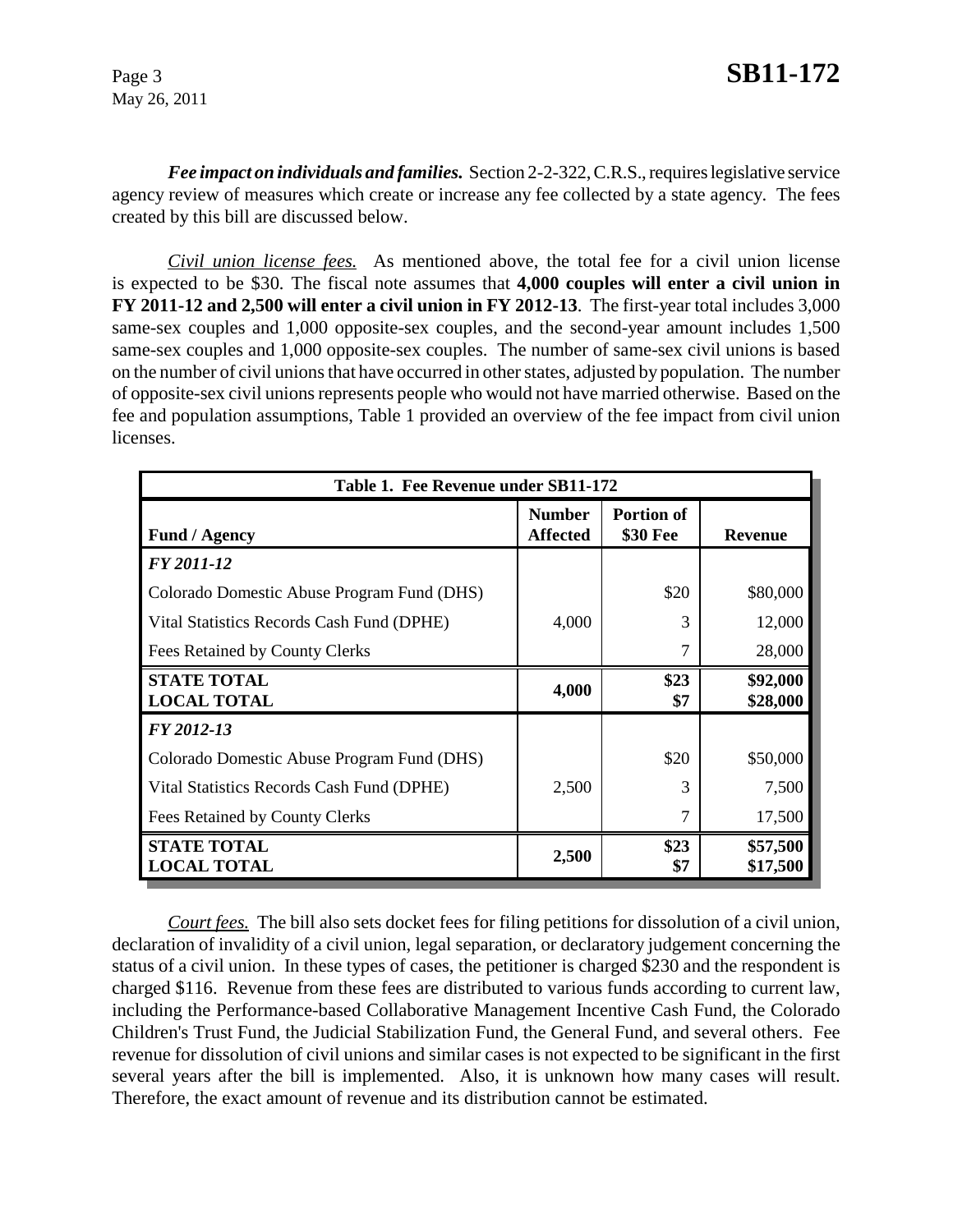## **State Expenditures**

The bill increase costs by a total of **\$17,218 and 0.2 FTE in FY 2011-12**, mostly from cash fund sources, but also includes a one-time cost of \$2,680 from the General Fund. Cash fund expenditures and subsequent years are increased by **\$4,104 and 0.1 FTE in FY 2012-13**. The bill could result in other costs and savings, as discussed below, but these have not been estimated. Table 2 and the discussion below provide an overview of costs included in the fiscal note.

| Table 2. Expenditures and Funding Sources Under SB11-172                                                                                                                                            |                                 |            |  |
|-----------------------------------------------------------------------------------------------------------------------------------------------------------------------------------------------------|---------------------------------|------------|--|
| <b>Cost Components</b>                                                                                                                                                                              | FY 2011-12                      | FY 2012-13 |  |
| Personal Services (DPHE)                                                                                                                                                                            | \$7,760                         | \$3,879    |  |
| FTE (DPHE)                                                                                                                                                                                          | 0.2                             | 0.1        |  |
| <b>Operating Expenses (DPHE)</b>                                                                                                                                                                    | 3,216                           | 225        |  |
| CBMS Modifications (DHCPF / DHS)                                                                                                                                                                    | 6,242                           |            |  |
| <b>TOTAL</b>                                                                                                                                                                                        | \$17,218                        | \$4,104    |  |
| <b>Funding Sources</b><br><b>General Fund</b><br><b>Vital Statistics Records Cash Fund</b><br><b>Old Age Pension Cash Fund</b><br><b>Children's Basic Health Plan Trust</b><br><b>Federal Funds</b> | 2,680<br>10,976<br>295<br>3,263 | 4,104      |  |

*Department of Public Health and Environment.* The bill increases costs in the DPHE by \$10,976 and 0.2 FTE in FY 2011-12,and by \$4,104 and 0.1 FTE in subsequent years. These costs are paid from the Vital Statistics Records Cash Fund and are for staff to review civil unions records submitted by county clerks, follow-up on any problematic records, and in the first year, develop forms and procedures. Operating costs include some minor computer system changes in the first year and printing costs for civil union certificates.

*Colorado Benefits Management System (CBMS) modifications.* The Department of Health Care Policy and Financing (DHCPF) and DHS will have one-time costs of \$6,242, including \$2,680 from the General Fund, to modify CBMS. These modifications are required so that workers in county departments of social services can account for the income and resources of all persons in civil unions when determining eligibility and calculating benefits for public assistance programs. Although CBMS currently has the capacity to track information on spouses, creation of a same-sex civil union category is required because the eligibility criteria of some federal programs do not recognize same-sex relationships.

*Judicial Branch.* The bill could increase workload in the courts from cases involving civil unions, primarily cases for the dissolution of a civil union. Caseload is not expected to increase until several years after civil unions are authorized. Because the number of cases to dissolve a civil union are anticipated to be a small percentage of all marriage and civil unions in the state, the increase in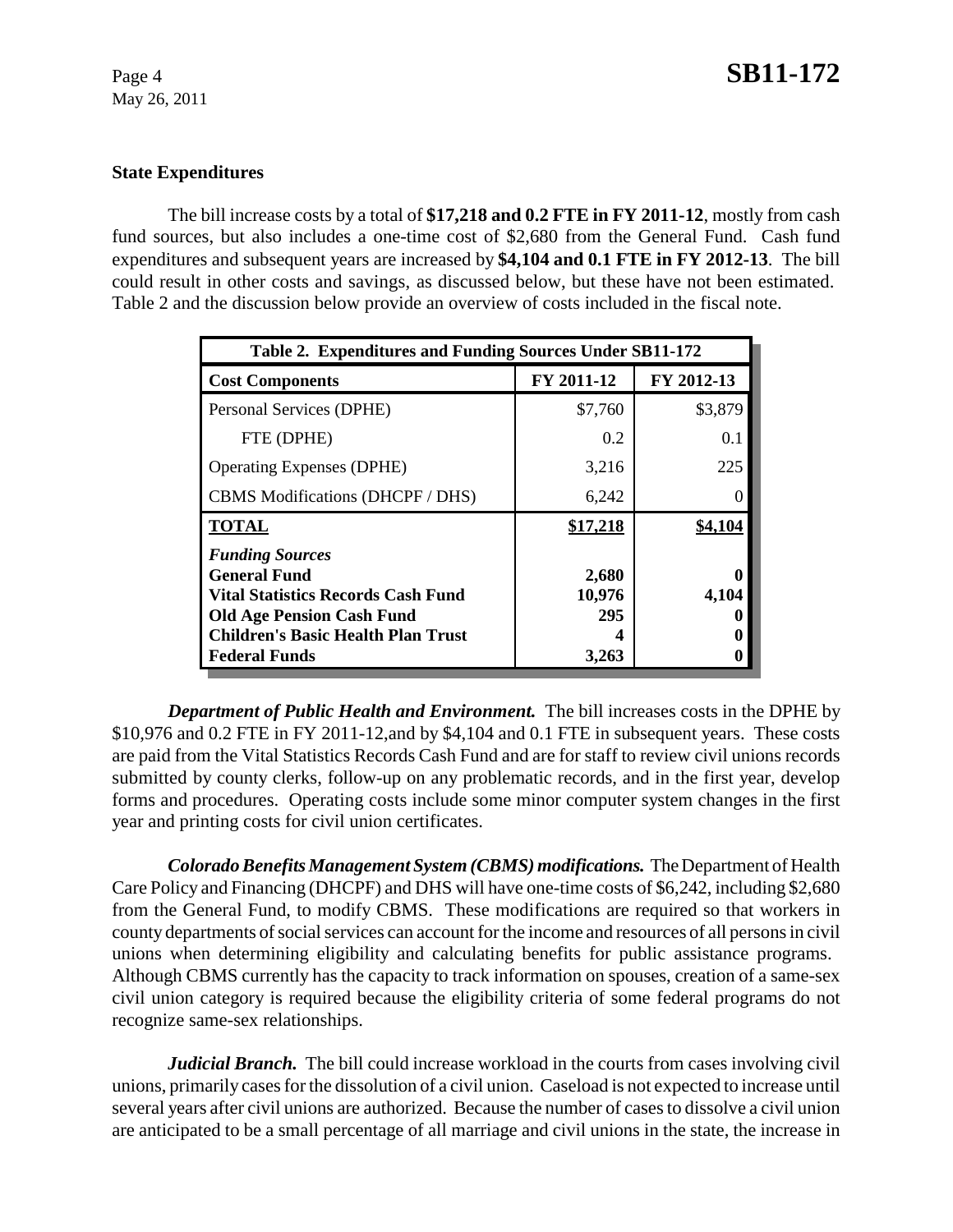workload to the courts from these cases is expected to be minimal. Any increase in staff required by the courts in out-years will be handled through the annual budget process and costs offset by docket fees.

*Department of Revenue.* The bill authorizes the Department of Revenue to convene a task force to examine the tax treatment of persons in civil unions. This task is expected to take less than 200 hours of staff time and can be absorbed within existing resources; no new appropriation is required.

*Other potential costs.* Allowing people to enter into civil unions could result in costs in several areas by extending certain benefits to a party in a civil that are not currently allowed under state law. Several examples of potential costs include:

- **Medicaid** Adding a family member through a civil union could result in additional persons becoming eligible for Medicaid. Any impact is assumed to be minimal and is not estimated.
- **Colorado Works** Depending on household status and the exact benefits offered by a county, a party to a civil union could receive some benefits under the Colorado Works program. However, any increase in costs is assumed to be minimal and would be absorbed in county block grants.
- **Senior Homestead Property Tax Exemption** The bill could have a small, long-term effect on state expenditures on the senior homestead property tax exemption. When people who are eligible for the senior homestead property tax exemption die, their surviving spouse may continue to claim the exemption, even if they do not meet the 10-year residency requirement. Civil unions will increase the number of surviving spouses that can continue claiming the homestead exemption who would not have been able to under current law. However, the number of persons 65 and older in civil unions that qualify for the exemption and then die leaving a surviving spouse cannot be predicted, and the number in the initial year will be very small. Also, the legislature is not currently funding the exemption, so any potential impact would not occur until FY 2012-13.
- **Workers' compensation** A party to a civil union may be entitled to surviving spouse benefits in the event of a workplace death. Any increase, which is assumed to be minimal, would be covered through rates charged to employers.
- **State group health and dental insurance** Civil unions involving state employees could result in more employees covering a spouse and other dependents through state group insurance. However, because state law already allows same-sex domestic partners to access health and dental insurance through a state employee, any increase is expected to be minimal.
- **PERA** A party to a civil union may be entitled to certain retirement and insurance benefits as a surviving spouse under PERA. However, any impact of such benefits will not have an actuarial impact on the PERA liability as persons can currently designate a same-sex beneficiary under current law.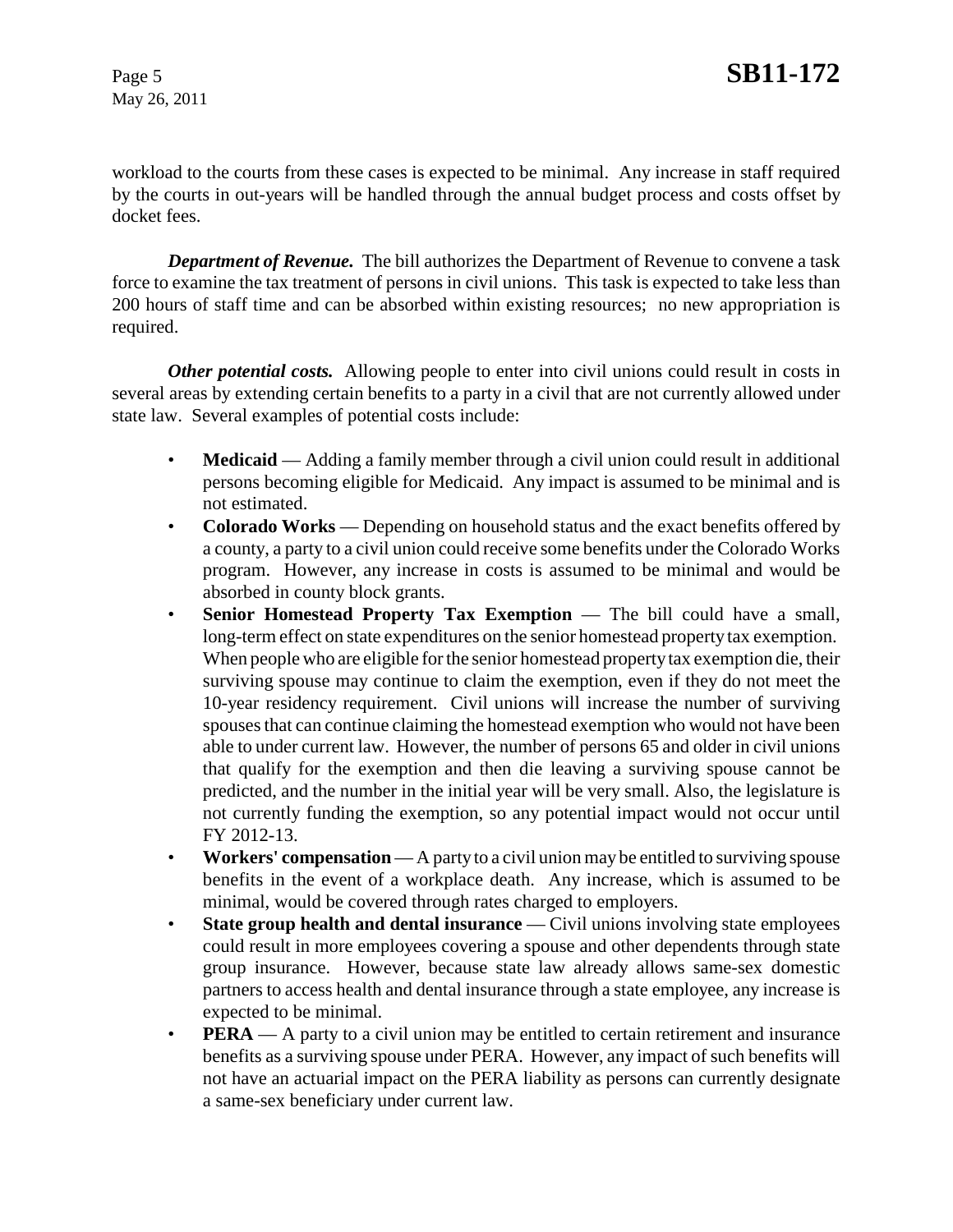*Potential savings.* The bill could result in savings to the state, primarily by making some persons ineligible for public assistance such as Medicaid by increasing household income beyond the eligibility threshold by adding a family member through a civil union. However, data is not available on the income and benefit status of persons likely to enter into a civil union and potential savings cannot be estimated. In addition, becoming ineligible for public assistance could be a disincentive for some people to enter into a civil union, which is another effect on potential savings that cannot currently be calculated. The fiscal note assumes that any savings to Medicaid and other public assistance programs, if realized, will be accounted for through the annual budget process.

### **Expenditures Not Included**

Pursuant to a Joint Budget Committee policy, certain costs associated with this bill are addressed through the annual budget process and centrally appropriated in the Long Bill or supplemental appropriations bills, rather than in this bill. The centrally appropriated costs subject to this policy are summarized in Table 3.

| Table 3. Expenditures Not Included Under SB11-172*                   |            |            |  |
|----------------------------------------------------------------------|------------|------------|--|
| <b>Cost Components</b>                                               | FY 2011-12 | FY 2012-13 |  |
| Employee Insurance (Health, Life, Dental, and Short-term Disability) | \$1,420    |            |  |
| Supplemental Employee Retirement Payments                            | 351        | 207        |  |
| <b>TOTAL</b>                                                         | \$1,771    |            |  |

 *\*More information is available at: http://colorado.gov/fiscalnotes*

### **Local Government Impact**

The bill increases costs and workload for county clerks to process license applications for civil unions, but also increases fee revenue to cover these costs. In the first year, county clerks will also have one-time costs for computer programming, form development, training, and other tasks to implement civil unions in Colorado. Workload for processing civil unions is expected to be highest in the first year, and then level off over time. Some county clerks may require temporary staff to handle the workload in the first year. It is estimated that counties will receive a total of \$28,000 in fee revenue in FY 2011-12 and \$17,500 in FY 2012-13. Exact costs and revenue to the counties depend on the number of civil unions formed.

### **State Appropriations**

The bill requires the following appropriations for FY 2011-12:

• \$10,976 and 0.2 FTE to the DPHE from the Vital Statistics Records Cash Fund;